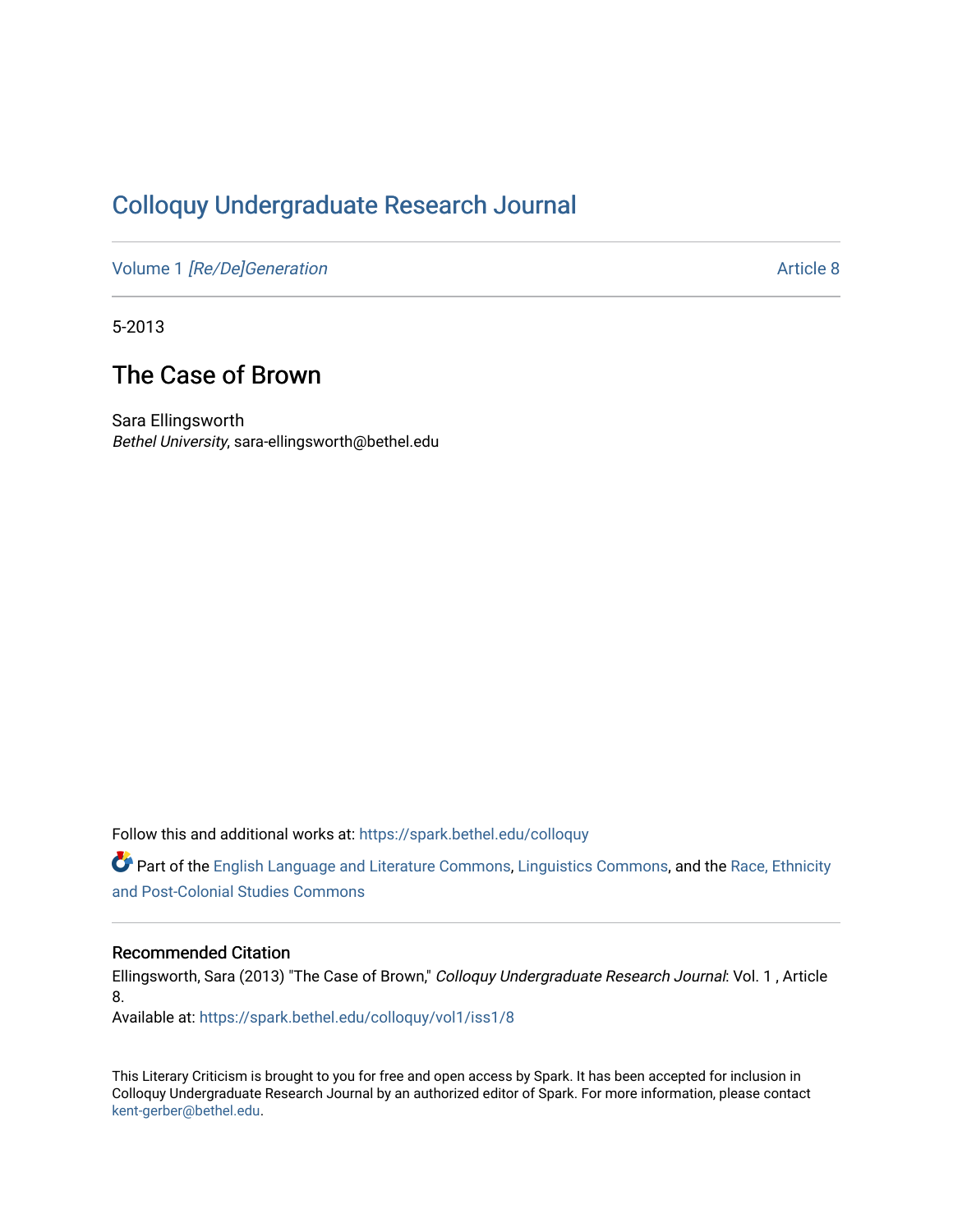# The Case of "Brown"

### *Sara Ellingsworth*

The world is understood through the formation of categories, of defining what something is and what something is not, totalizing an experience, person, or word in order to come to an understanding of its essential meaning. Associations color one's thoughts whether they are fully acknowledged or not. Without exploring the associations, accumulated through personal experience, that determine one's view of another individual, there is a danger of marginalizing that person, instead of allowing them to fully inhabit their identity. In the following, I aim to expose the ways in which Richard Rodriguez uses Jaques Derrida's concept of deconstruction as a way to discuss the complexities of race and the complications that arise due to differing associations within language. I will also attempt to provide a possible definition for the signifier "brown" by evaluating a considerably small sample of associations within the context of Richard Rodriguez's "The Brown Study." I will not evaluate all of the associations included in the text, however, due to the amount of space that would be required to deconstruct every association tied to "brown."

#### **Richard Rodriguez**

Richard Rodriguez is a noted editor of well-known news publications whose additions have appeared in the *New York Times*, the *Wall Street Journal*, the *American Scholar*, *Time* and other publications. Rodriguez has published three books, as well. In preparation for one of his books, Rodriguez wrote an introductory essay titled "The Brown Study."

After writing "The Brown Study," Rodriguez stated, "I intended an essay dense with allusion and filled with a despair for the entire literary enterprise (this brown, gay, "ethnic" writer, shelved in some remote section of the bookstore.)" He also wrote, "I intended this essay to be the first chapter in my book called *Brown*. I intended the essay to work as an overture for that book, to introduce its many themes, but also raise the question: What should a brown voice sound like?"

Rodriguez's "The Brown Study" deconstructs the problem of understanding the differences and influences of race. The primary focus of Rodriguez's deconstruction is to illuminate the complications of what it means to be brown, what people associate with being brown, and how all of this lacks a solitary definition that can be totalized. "The Brown Study" is a commentary on the sterility of simplifying the complexities of race into a single signifier and leaving assumptions unnoticed.

In his short essay, Rodriguez uses the signifier "brown" and its variants 57 times. (He also employs the French word *marron* which is translated into English as "brown.") As Rodriguez uses this word, it continually carries more meaning and associations, so that, by the end of the essay, a definition for the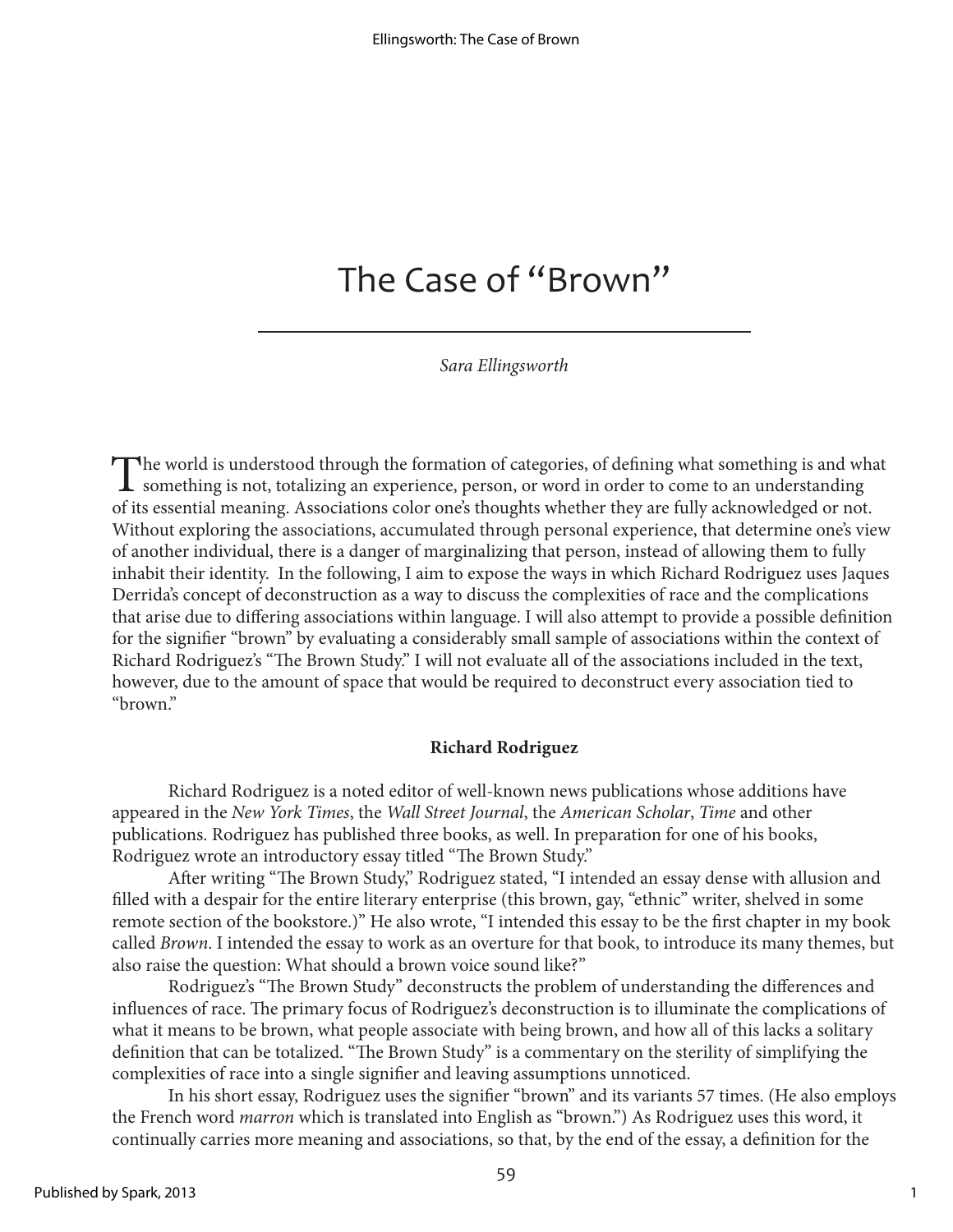signifier "brown" lacks totalization.

# **Opening line**

Rodriguez begins "The Brown Study" with the line, "*Or, as a* brown man, I think." Without context, the phrase takes on several possible meanings. Is the writer the subject of the sentence, with "brown man" acting as a qualifier for himself, the subject? Is the writer referring to another man, as in answering a question? Is he saying that only brown men can think, that thinking is exclusive to someone of his nature? Or that he thinks in the way that a brown man would think?

Furthermore, the "Or" positioned as the first signifier suggests that this phrase is acting as an opposition, but without the context, the meaning of that opposition is lost.

It is also important to question: why are the words "Or, as a" in italics? Does the author wish to emphasize these? And, if so, why? What meaning is the author trying to expose and communicate?

# **Derrida**

Literary theorist Jacques Derrida is concerned with the way in which people hold to the definite assurance of a totalized meaning of a signifier. In *Différance*, Derrida asserts that language is an unstable metaphysical structure that guides a culture's concept of reality.

He argues that the meaning of signifiers is established through difference. He believes all texts are constructed around elemental oppositions, that a word derives its meaning based on what it is not, in its relationship to other words. Because of this, Derrida argues that the limits of a word should be exposed for a more complete understanding in communication.

According to Derrida, language does not simply work on difference, but difference in union with supplementarity. For example, the words that surround a signifier in a sentence affect the meaning of the signifier and the associations a reader may have with that signifier. This is also true on the sentence-tosentence, sentence-to-paragraph, paragraph-to-paragraph, and text-to-text levels

Derrida argues that people carry different associations with signifiers. Similar to the limits of the signifier, these associations should be exposed (at least partially) for better understanding. Therefore, in *Différance*, Derrida coined a term and discussed its possible meanings, averting a concrete definition and drawing upon several associations which could possibly supply meaning to the term.

This is similar to what Rodriguez does in "The Brown Study." Rodriguez deconstructs the issues of race by deconstructing the possible meanings and associations behind the signifier "brown." As Rodriguez continues to employ the signifier "brown," the associations for "brown" continue to build upon each other. At the end of the piece, it is evident that "brown" derives its meaning from the associations built within the contexts of the piece.

## **Brown…**

As in the example of the first line, there are problems of literary suggestiveness and association for each use of "brown" that Rodriguez uses. In the sentence following the first, Rodriguez adds associations to the signifier "brown."

He states, "But do we really think that color colors thought?" Here, the signifier "color" is clearly used as a noun and a verb. Through the use of repetition, Rodriguez highlights the incongruities that occur in language and the locations for misunderstanding. He also states, "Sherlock Holmes occasionally retired to a 'brown study'—a kind of moribund funk; I used to imagine a room with brown wallpaper" (119). Here, the reader is reminded of Rodriquez's title, "The Brown Study." By including the reference to Sherlock Holmes' brown study, and providing an explicit definition of what Rodriguez believes a "brown study" is, he provides context and associations for his title. Every sentence, then, every word, in the context of the essay is imbued with the association of Sherlock Holmes. Sherlock Holmes: the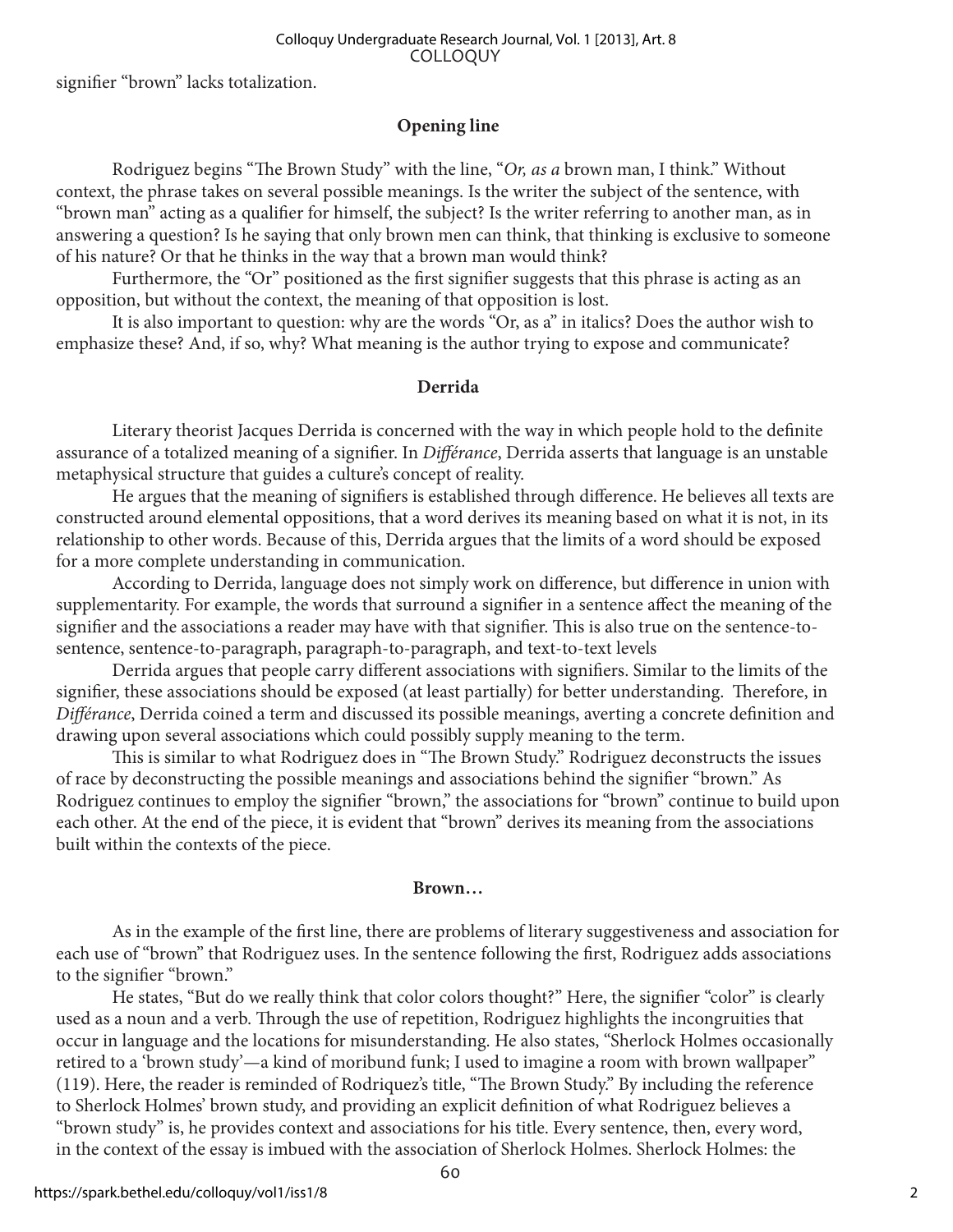fictional character, the master detective, the resident of London, the creation of author and physician Sir Arthur Conan Doyle. Sherlock Holmes, who first appeared in the context of the year 1887, and continued to appear in over 50 publications, the fictional character who was a master of disguise, concealing his identity in order to uncover a complicated mystery. This is the authority that overshadows Rodriguez's piece. Thus, all of the associations that surround Sherlock Holmes arguably surround every signifier in the essay. In using Sherlock Holmes as an association that overshadows his essay, Rodriguez illuminates the present need to uncover or expose that which remains unknown. That is, to expose the complexities of associations and meanings in references and race.

To go further with the Sherlock Holmes associations, Rodriguez states that Holmes, "occasionally retired to a 'brown study'—a kind of moribund funk" (119). Rodriguez shows when the signifier "brown" is supplemented by the signifier "study," "brown" refers to a dying state of fear or dejection. Therefore, it could be said that his entire essay is a "moribund funk," a dying state of fear or dejection, and that all of the signifiers in the essay work together to illuminate this message.

 However, his definition could also lie within the associations in the phrase that follows, "a room with brown wallpaper." Is the essay then just "a room with brown wallpaper?" Is his text not a literary text, but a physical text of society, like a shopping mall? Is his text a bare room, plastered over with "brown?" And if so, why is it plastered and not painted?

In the paragraph which follows, Rodriguez illustrates how he sat in a jury room and listened to the other jurors there . As he did, one man, who is described as "a man late in his twenties" prefaced his remarks with, 'As a black man, I think . . ." Here, Rodriquez provides the context for his opening sentence. He goes on to say, "I have wondered, ever since, if that were possible. If I do have brown thoughts" (120). This scene, like Sherlock Holmes, provides context for the entire essay, as it informs the reader about the context of the introductory sentence, which is the first of the associations of "brown."

Rodriguez states on page 121,

Most bookstores have replaced disciplinary categories with racial identification, or sexual. In either case I must be shelved Brown. The most important theme in my writing is now my impurity. My mestizo boast: as a queer, Catholic, Indian Spaniard at home in a temperate Chinese city in a fading blond state in a post-Protestant nation, I live up to my sixteenth-century birth.

"Brown," then, is also a category that can be shelved; it is a racial identification as well as a sexual identification. And "brown" refers to the impure, which is associated with "dirty," "unwanted," "abused," and "tainted." "Impurity" supplements "my mestizo boast," which is supplemented by the following associations: "queer," (gay, strange, unordinary) "Catholic" (Christian, dogmatic, orthodox, liturgical, traditional, devoted, fake) "Indian" (Asian, formerly colonized, spiritual, Native American) and "Spaniard" (European, religious, traditional). These nouns are supplemented with "at home" (at a house, at an apartment, having ownership, to be in a comfortable state) "in a temperate Chinese city" (moderate; Asian, productive; municipal, a governed people), "in a fading blond state" (decaying, dying; golden, white; territory, state of being), "in a post-Protestant nation" (beyond Western, beyond unorthodox; people group, territory, country) "I live up to my" (fulfilling, not descending) "sixteenth-century birth" (New World, Protestant Reformation, Heliocentric universe, revolutionary; new life). In listing the associations after the phrase "My mestizo boast," Rodriguez is clearly drawing on the complications of totalizing a definition in order to create meaning, in this case, in order to illustrate the complications of totalizing the identity of a person or group of people with a single signifier.

He goes on to say, "The future is brown, is my thesis—is as brown as the tarnished past. Brown may be as refreshing as green. We shall see" (121). Thus, the future is brown (Or is this just a thesis? Or is the future his thesis?). If the future is "brown," then is "brown" is the future? But as seen from the title, this is a "brown study," that is in a dying state, a fearful state. Is the future, then, in a dying, fearful state?

Yet the future is only as brown as the tarnished past. What is the "brown" of the past, and what does it mean to be tarnished?

And it's possible for "brown" to be refreshing, but only as refreshing as green. How refreshing is green?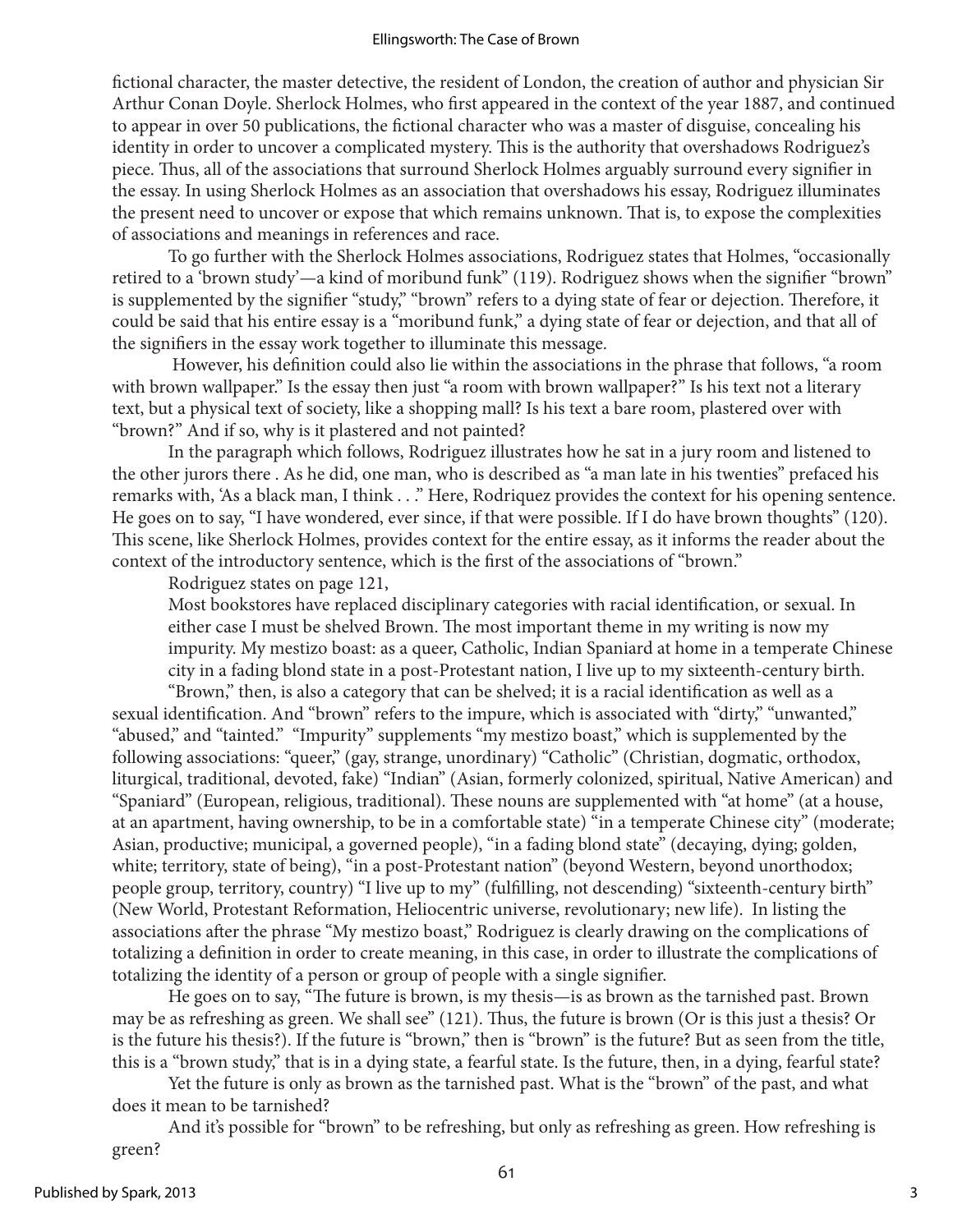#### COLLOQUY Colloquy Undergraduate Research Journal, Vol. 1 [2013], Art. 8

Rodriguez continues linking associations with "brown" in the following paragraph. He states, "L.A., the unreal city, is brown already, though it wasn't the other day I was there—it was rain-rinsed and as bright as the dark age" (121). Thus, L.A. is unreal, and L.A. is brown. So, then, is brown unreal? Does that mean the future is unreal? The past is unreal? Impurity is unreal? Mestizo is unreal? A sexual identification is unreal? Sherlock Holmes is unreal?

On page 124 Rodriguez states, "Brown people know there is nothing in the world—no recipe, no water, no city, no motive, no lace, no locution, no candle, no corpse that does not—I was going to say descend—that does not become brown. Brown might, as well, be making." Everything becomes brown. Everything becomes maggots, both the future and the past? Everything becomes unreal? But only brown people know this. Is that because they are already brown? Because they are already the future, the past, maggots? Is it because they are already shelved brown, already categorized as impure? Brown is making as well as dying, creating as well as decaying.

Rodriguez intentionally structures the latter sentence, "Brown might, as well, be making" with literary incongruities. Is "brown" possibly making an addition to something? If so, what is "brown" supplementing? And why is it only a possibility that "brown" may be making an addition? Or should "brown" be obligated to make, might as well make?

Rodriguez concludes his essay by stating, "I think I probably do. (Have brown thoughts.)" (131). At this point in the essay, the signifier "brown" is charged with thousands of associations.

The phrases here stand alone as a paragraph, as the opening sentence does. The first sentence contains two qualifiers: "think" and "probably." The addition of these qualifiers emphasizes the lack of assurance that comes from the instability of language. Also, by placing the phrase "Have brown thoughts" in parenthesis and ending in a period makes it appear as if a sentence. Yet, this fragment lacks a subject and the phrase only has meaning based on its context to the sentence preceding it. This phrase is acting as a qualifier for the preceding sentence. By crafting the phrase in such a way, Rodriguez is exposing the limits of his sentence. Understanding that the reader would not be able to follow the thoughts in his mind without supplementarity, he exposes a portion of his personal context and associations. Rodriguez's piece exemplifies the very thing he wishes his audience would do.

## **Thus, "brown" is…**

"Brown" could be decaying, but could also be the future. "Brown" is the past, but it is also possibly creating. "Brown" is unreal, but is as real as the color of someone's skin. "Brown" might be like green, but "brown" is definitely not black.

There is no definition that can totalize the meaning of the signifier "brown" at the end of Rodriguez's essay, due to the ways in which he deconstructs the signifier's differing associations. As illustrated, meanings become complicated once the associations with the signifier begin to be exposed. However, I believe Rodriguez would argue this is a crucial task. Without exposing the associations and personal contexts with words and thoughts, complete meanings are unknowable.

Meanings of signifiers are complicated due to the differing Derridian *supplements* that are connected to them, and the effect that those supplements have on the signifiers.. Rodriguez plays with this idea by structuring sentences in ways that allow for several different meanings based on the how words are ordered and their interaction with one another.

For Rodriguez, it is important to notice the ways in which the signifier "brown" pulls itself apart because this action illustrates how meanings are neglected or lost when people don't seek to expose or discover their own associations. This results in assumptions being made, which is what I believe irks Rodriguez. Instead, he would argue that one should expose the limits of understanding rather than assuming one that is complete..

This is especially true for the identity of a person, which is the heart of Rodriguez's argument; it's a matter of knowing people and feeling known. Often, people assume they know someone or understand someone based on that person's racial identification or their cultural context. Yet, as Rodriguez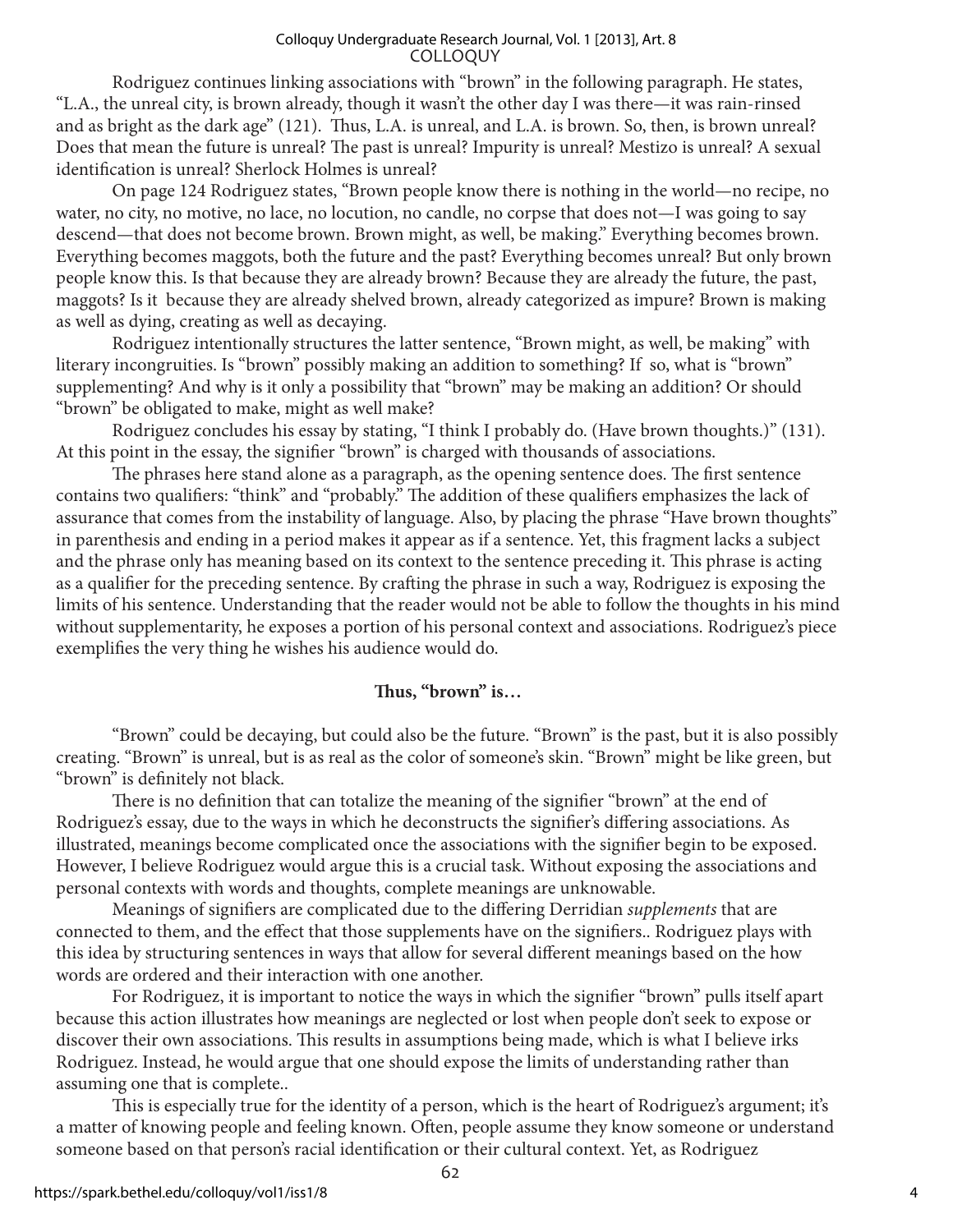#### Ellingsworth: The Case of Brown

demonstrates, understanding a totalization is complicated. Unless someone seeks to understand the associations of a culture, the assumptions they have about a person within it will always remain incomplete. Someone's identity cannot be totalized in one word.

I argue that what Rodriguez would have his audience do, then, is seek to understand others through investigating the meanings located within their relationships and to investigate the personal associations or references that color them, rather than following cultural assumptions.